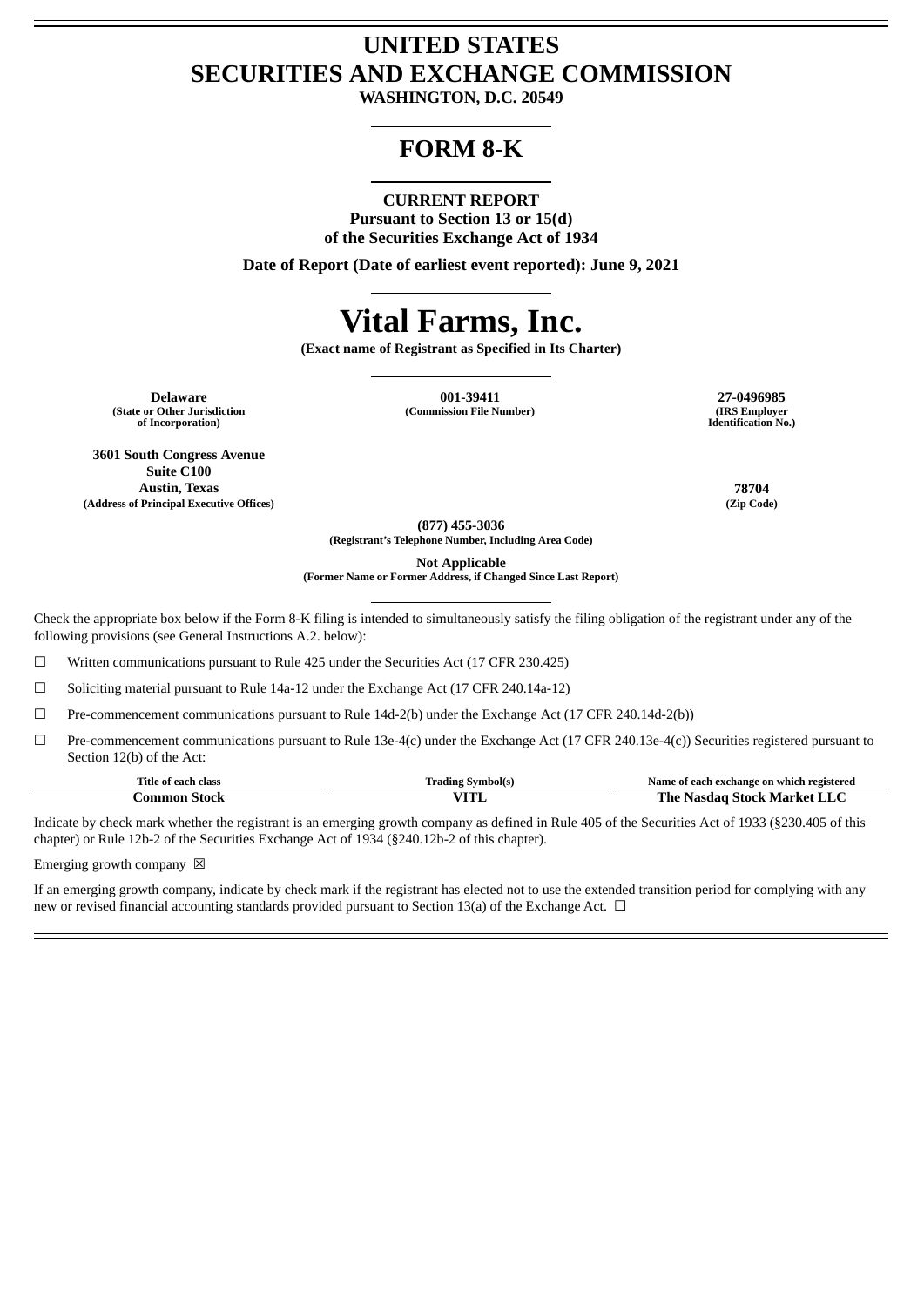#### **Item 5.07 Submission of Matters to a Vote of Security Holders.**

Vital Farms, Inc. (the "Company") held its annual meeting of stockholders (the "Annual Meeting") on June 9, 2021. The final results for each of the proposals submitted to a vote of the Company's stockholders at the Annual Meeting are set forth below. These proposals are described in detail in the Company's definitive proxy statement filed with the Securities and Exchange Commission on April 26, 2021.

**Proposal No. 1**: Election of three nominees to serve as directors until the 2024 annual meeting of stockholders and until their respective successors are elected and qualified. All nominees were elected. The votes were cast as follows:

| Name                | <b>Votes For</b> | Votes Withheld | Broker<br><b>Non-Votes</b> |
|---------------------|------------------|----------------|----------------------------|
| Kofi Amoo-Gottfried | 34,996,289.28    | 34.156.76      | 2.735.754.00               |
| Brent Drever        | 29.534.810.32    | 5.495.635.72   | 2.735.754.00               |
| Karl Khourv         | 30,725,874.28    | 4.304.571.76   | 2.735.754.00               |

**Proposal No. 2**: Ratification of the appointment of KPMG LLP as independent registered public accounting firm for the fiscal year ending December 26, 2021. The votes were cast as follows:

|                                         | <b>Votes For</b> | <b>Votes Against</b> | Abstained |
|-----------------------------------------|------------------|----------------------|-----------|
| Ratification of appointment of KPMG LLP |                  |                      |           |